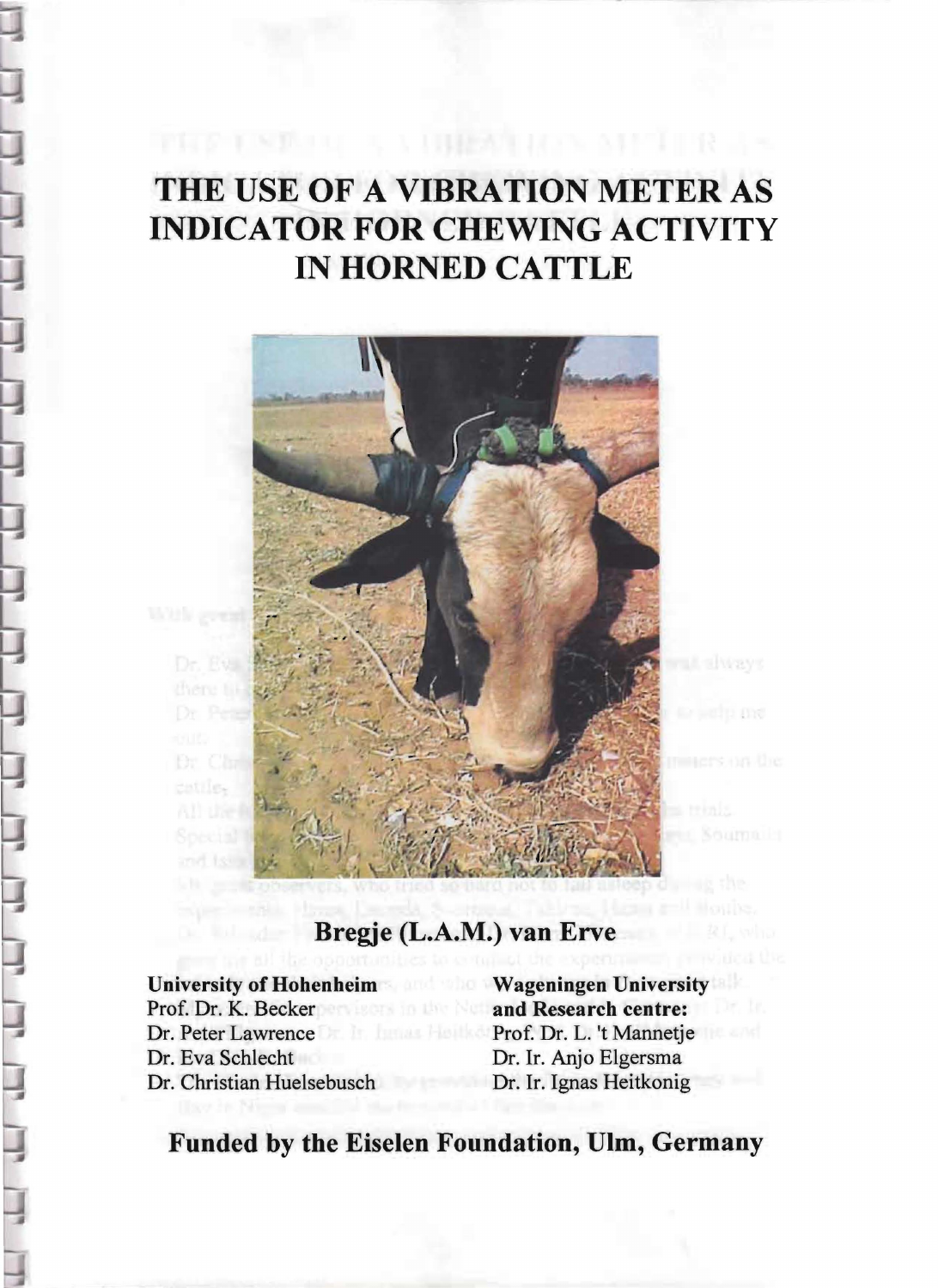### **1. Introduction.**

Due to rapid population growth, the demand for staple food is increasing rapidly in West Africa. To this increased demand farmers respond by expanding the cultivated land onto marginal areas and by shortening or abandoning fallow periods. With arable land becoming scarce, the necessary long-term increase in crop production can only be achieved through an increase in the productivity per unit of land. Since mineral fertiliser is expensive and not easily accessible in many rural areas, animal manure plays a key role in the stabilisation and improvement of soil fertility (Jahnke, 1982, Powell & Williams, 1993). The quantities of manure available for arable farming are determined by the husbandry system (Williams *et al.,* 1995). In systems where animals are herded or graze freely within the village territories, an intensified utilisation of animal manure might be achieved through improved herding strategies. This was the focus of sub-project B3.2 of the Special Research programme 308, conducted in Niger by the University of Hohenheim/GERMANY, and the present research was carried out within this framework.

Livestock owners in the villages do not accept conventional methods for quantifying feed intake of grazing ruminants being applied to their animals (e.g. faecal collection bags, external faecal markers and conventional chewing meters), because they are afraid of negative impacts the manipulation might have on the animals performance. This is a problem for studies of livestock mediated nutrient transfers between grazing land and cropland.

A vibration meter was developed by Dr. Peter Lawrence at the Institute of Animal Production in the Tropics and Subtropics at the University of Hohenheim / GERMANY (Becker *et* al., 1996. Lawrence *et al.,* 1997). This instrument registers vibrations at the horn of the animal that are caused by biting, chewing, mastication and rumination. The registered vibration pattern contains information on the type (mastication, rumination) and intensity of the chews. The sensor, which has the size and weight of a pencil, is tied to the horn of the animal. A small box for signal transmission is fastened in the animal's neck and a backpack is holding a data logger and a pack of batteries (ca. 1.5 kg in total). The apparatus does not hamper the animal and presents no danger for entanglement of the animal in the bushes, as might be the case with the faecal collection bags.

5